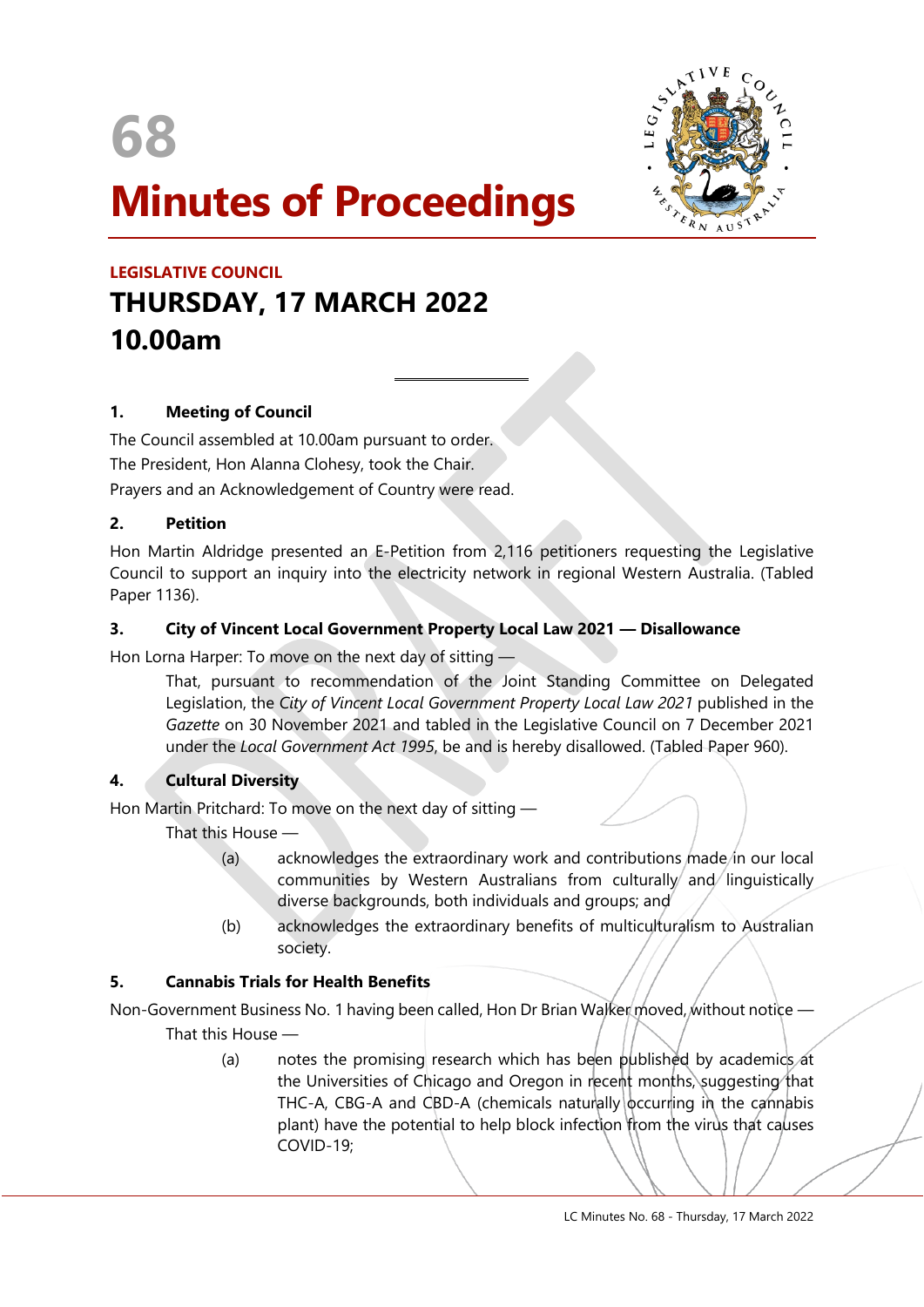- (b) acknowledges that definitive answers as to the suitability of such treatments for wider use will only come as a result of clinical trials; and
- (c) calls upon the McGowan Government to do all that it can to facilitate such trials here in Western Australia, to the potential benefit of all its citizens.

Debate ensued.

*Motion lapsed.*

# **6. St Patrick's Day**

Non-Government Business No. 2 having been called, Hon Dr Brian Walker moved, without notice — Noting that today is St Patrick's Day, this House encourages all those celebrating to enthusiastically embrace the pot at the end of the rainbow.

Debate ensued.

*Motion lapsed.*

# **7. Transport and Infrastructure Projects**

Private Members' Business No. 1 having been called, Hon Klara Andric moved, without notice — That this House commends the McGowan Labor Government for its commitment to delivering transport and infrastructure projects and supporting thousands of local Western Australian jobs and local businesses.

Debate ensued.

*Motion lapsed.*

# **8. Mutual Recognition (Western Australia) Amendment Bill 2021**

The Order of the Day having been read for the third reading of this Bill.

The Leader of the House representing the Premier moved, That the Bill be read a third time.

The Acting President announced that the Deputy Chair of Committees had certified that this was a true copy of the Bill as agreed to in Committee of the Whole House and reported.

Question — put and passed.

Bill read a third time and passed.

# **9. Small Business Development Corporation Amendment (COVID-19 Response) Bill 2022**

The Order of the Day having been read for the adjourned debate on the second reading of this Bill. Debate resumed.

Question — put and passed.

Bill read a second time.

The Acting President left the Chair.

#### ———— **In Committee**

(Hon Dr Sally Talbot in the Chair)

Clause 1. Debate ensued. Clause agreed to. Clauses 2 to 7 agreed to. Clause 8. Title agreed to.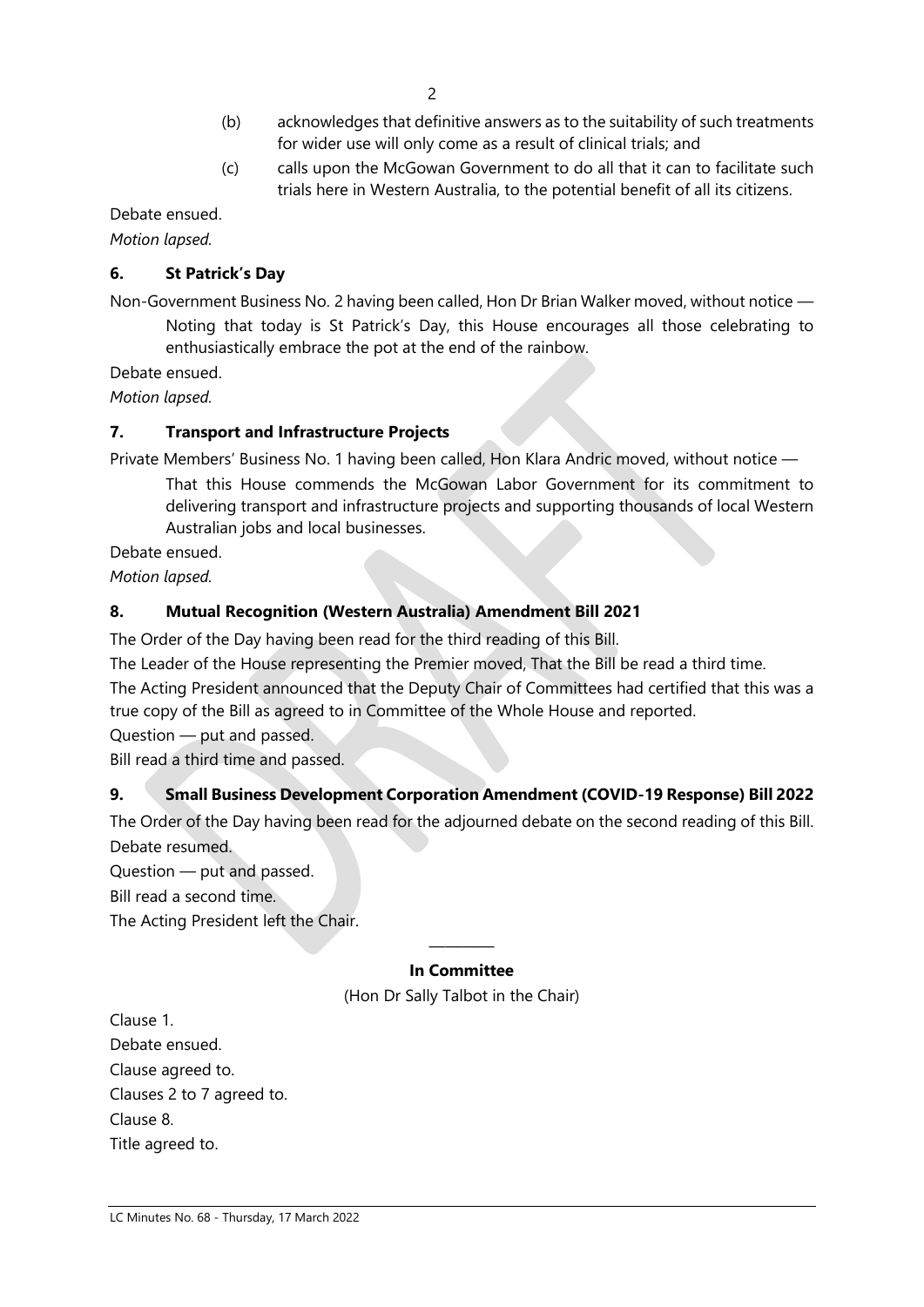The Acting President resumed the Chair.

Bill reported without amendment.

Report adopted.

The Parliamentary Secretary representing the Minister for Small Business moved, That the Bill be read a third time.

————

The Acting President announced that the Deputy Chair of Committees had certified that this was a true copy of the Bill as agreed to in Committee of the Whole House and reported.

Debate ensued.

Question — put and passed.

Bill read a third time and passed.

#### **10. Legal Profession Uniform Law Application Bill 2021 and Legal Profession Uniform Law Application (Levy) Bill 2021**

The Orders of the Day for the further consideration of these Bills, in Committee of the Whole House, having been read.

The Acting President left the Chair.

———— (Hon Peter Foster in the Chair)

#### *Legal Profession Uniform Law Application Bill 2021*

Clause 113.

Debate ensued.

The Parliamentary Secretary representing the Attorney General tabled the Legal Profession Uniform Conduct (Barristers) Amendment Rule 2022. (Tabled Paper 1137).

The Parliamentary Secretary representing the Attorney General tabled the Legal Profession Uniform Law Australian Solicitors' Conduct Amendment Rules 2022 (NSW). (Tabled Paper 1138).

The Parliamentary Secretary representing the Attorney General tabled the Legal Profession Uniform Law Application Act 2014 (Vic) Schedule1. (Tabled Paper 1139).

The Parliamentary Secretary representing the Attorney General tabled the Legal Profession Uniform Regulations 2015 [2015-354]. (Tabled Paper 1140).

The Parliamentary Secretary representing the Attorney General tabled the Legal Practice Board of Western Australia Uniform Law responses to frequently asked questions. (Tabled Paper 1141).

The Parliamentary Secretary representing the Attorney General tabled the Legal Practice Board of Western Australia costs disclosures. (Tabled Paper 1142).

The Parliamentary Secretary representing the Attorney General tabled the Legal Practice Board of Western Australia dispute resolution and complaints. (Tabled Paper 1143).

The Parliamentary Secretary representing the Attorney General tabled the Legal Practice Board of Western Australia uniform law transitional arrangements. (Tabled Paper 1144).

The Parliamentary Secretary representing the Attorney General tabled the Legal Practice Board of Western Australia Uniform Law. (Tabled Paper 1145).

Debate resumed.

Clause agreed to.

Clause 114.

Debate ensued.

Clause agreed to.

Clauses 115 to 117 agreed to.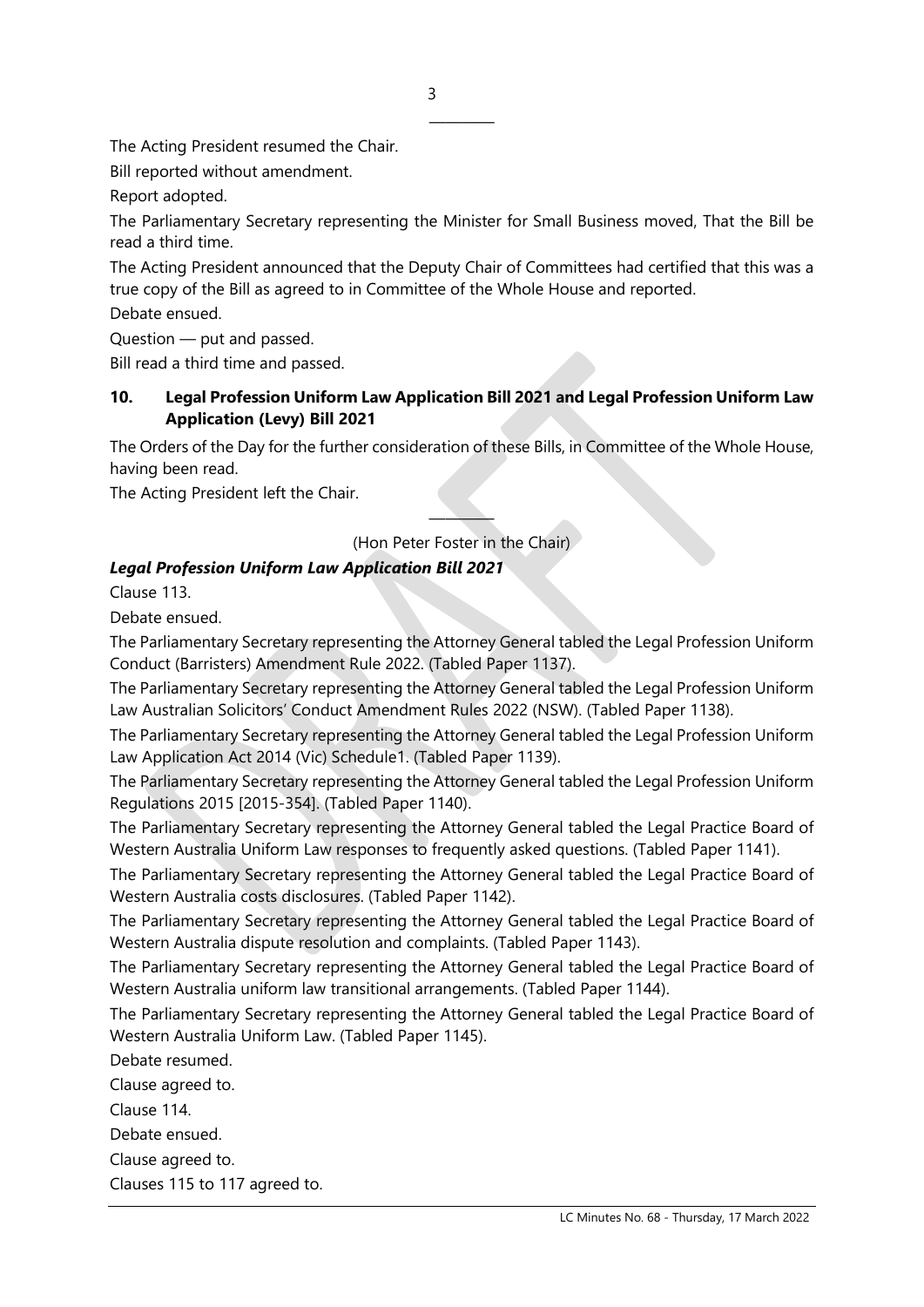Clause 118. Debate ensued. Clause agreed to. Clauses 119 to 123 agreed to. Clause 124. Debate ensued. Clause agreed to. Clause 125. Debate ensued. Clause agreed to. Clause 126 agreed to. Clause 127. Debate ensued. Clause agreed to. Clause 128 agreed to. Clause 129. Debate ensued. Clause agreed to. Clause 130 agreed to. Clause 131. Debate ensued. Clause agreed to. Clauses 132 to 141 agreed to. Clause 142. Debate ensued. Clause agreed to. Clause 143 agreed to. Clause 144. Debate ensued. Clause agreed to. Clauses 145 to 149 agreed to. Clause 150. Debate ensued. Clause agreed to. Clause 151 agreed to. Clause 152. Debate ensued. Clause agreed to. Clauses 153 to 164 agreed to. Clause 165. Debate ensued. Clause agreed to. Clauses 166 to 191 agreed to.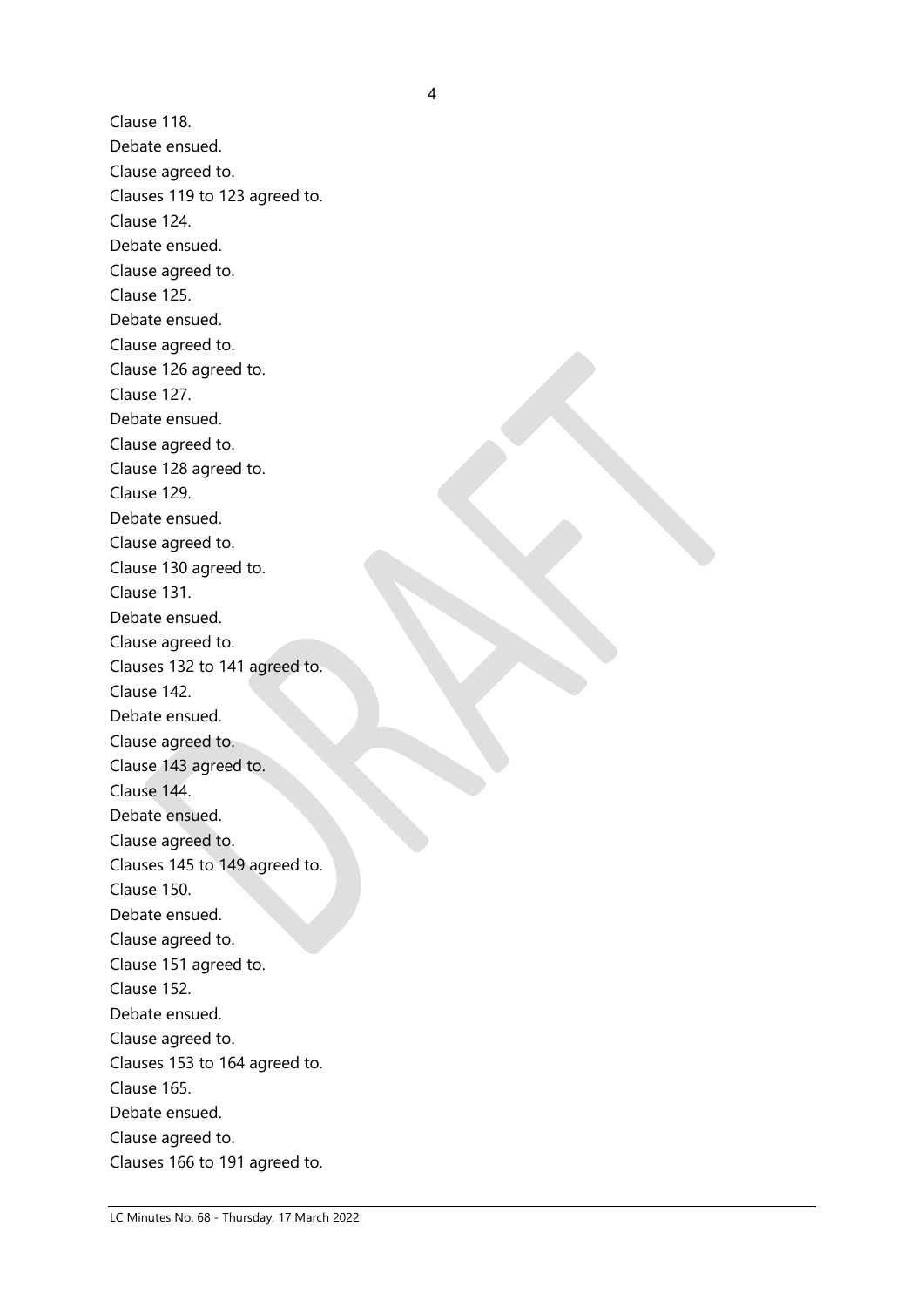5

Clause 192.

Debate ensued.

### **11. Questions Without Notice**

Questions without notice were taken.

The Minister for Regional Development representing the Minister for Water, by leave, incorporated into *Hansard* information in relation to the Water Corporations review into customer accounts that has identified a number of properties that require a non-standard service agreement, in response to a question without notice asked by Hon Dr Steve Thomas.

#### **12. Legal Profession Uniform Law Application Bill 2021 and Legal Profession Uniform Law Application (Levy) Bill 2021**

Resumption of consideration of the Bills in Committee of the Whole House (*see item 10 above*). The President left the Chair.

#### ———— **In Committee**

(Hon Jackie Jarvis in the Chair)

# *Legal Profession Uniform Law Application Bill 2021*

Clause 192. Debate resumed. Clause agreed to. Clauses 193 to 201 agreed to. Clauses 202. Debate ensued. Clause agreed to. Clauses 203 to 205 agreed to. Clause 206. Debate ensued. Clause agreed to. Clauses 207 to 215 agreed to. Clause 216. Debate ensued. *Interruption pursuant to order.*

The President resumed the Chair.

The Deputy Chair of Committees reported that the Committee of the Whole House had considered the Bill, made progress, and seeks to sit again.

————

Ordered — That the Committee of the Whole House sit again.

#### **13. Members' Statements**

Statements were taken.